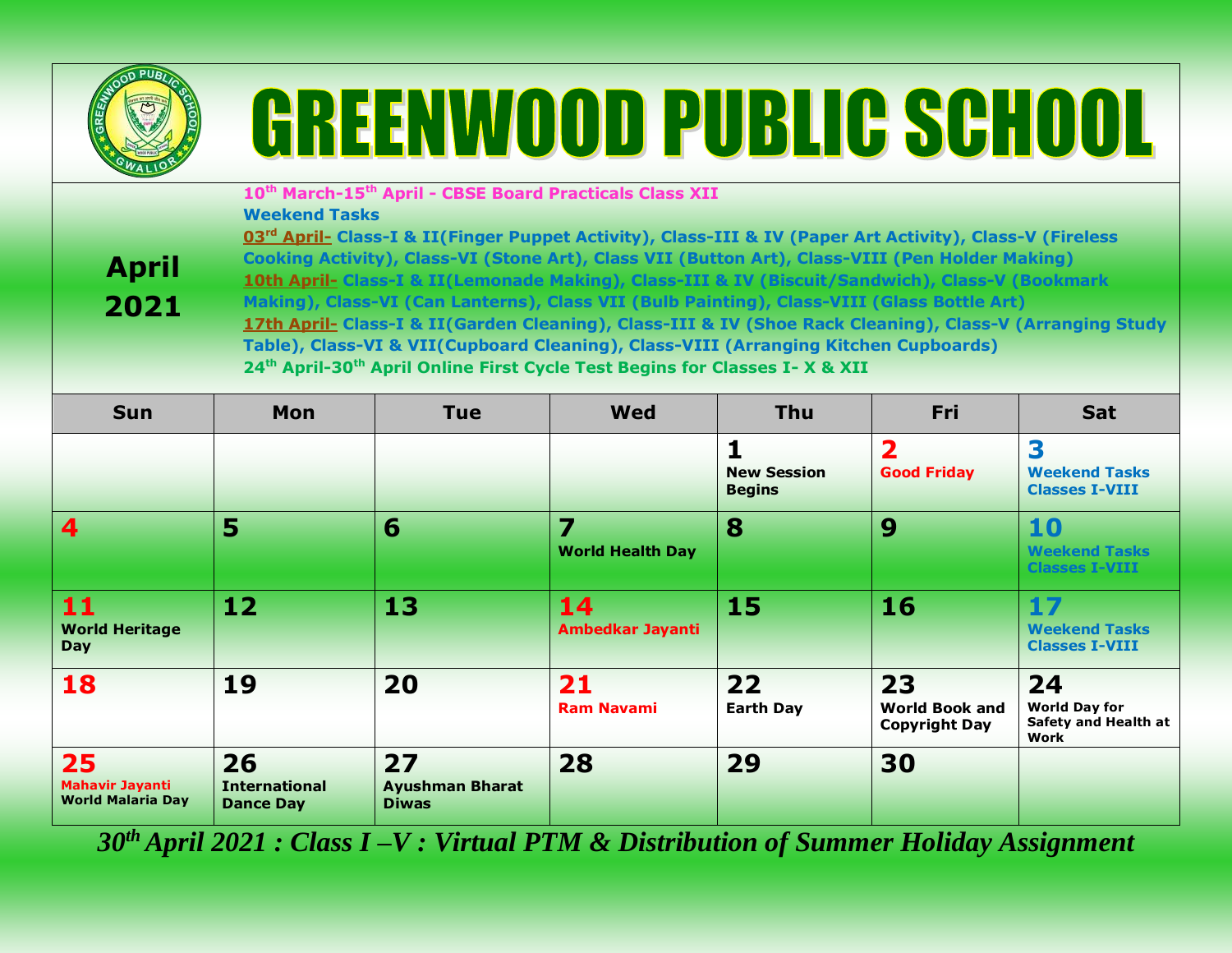

## **GREENWOOD PUBLIC SCHOOL**

## **May 2021**

**Summer Vacations begins from 1 st May to 30th June. School Reopens from 1st July, Thursday. CBSE Board Examinations begins from 4th May to 10th June**

| <b>Sun</b>                                                     | Mon                                            | <b>Tue</b>                                      | <b>Wed</b> | <b>Thu</b>        | Fri                                                             | <b>Sat</b>                                      |
|----------------------------------------------------------------|------------------------------------------------|-------------------------------------------------|------------|-------------------|-----------------------------------------------------------------|-------------------------------------------------|
|                                                                |                                                |                                                 |            |                   |                                                                 | <b>International</b><br><b>Labour Day</b>       |
| $\overline{\mathbf{2}}$<br><b>World Laughter</b><br><b>Day</b> | 3                                              | $\overline{\mathbf{4}}$                         | 5          | 6                 | $\overline{\mathbf{z}}$<br><b>World Athletics</b><br><b>Day</b> | 8                                               |
| 9<br><b>Mother's Day</b>                                       | 10                                             | 11<br><b>National</b><br><b>Technology Day</b>  | 12         | 13<br>Eid-Ul-Fitr | 14                                                              | 15<br><b>International Day</b><br>of the Family |
| <b>16</b>                                                      | 17<br>World<br><b>Telecommunication</b><br>Day | 18<br><b>International</b><br><b>Museum Day</b> | 19         | 20                | 21<br><b>National Anti</b><br><b>Terrorism Day</b>              | 22                                              |
| 23                                                             | 24<br><b>Commonwealth</b><br>Day               | 25                                              | 26         | 27                | 28                                                              | 29                                              |
| 30                                                             | 31<br><b>Anti-tobacco Day</b>                  |                                                 |            |                   |                                                                 |                                                 |

*1st May 2021 : Class VI –VIII : Virtual PTM & Distribution of Summer Holiday Assignment 2nd May 2021 : Class IX –X : Virtual PTM & Distribution of Summer Holiday Assignment 3rd May 2021 : Class XII : Virtual PTM & Distribution of Summer Holiday Assignment*